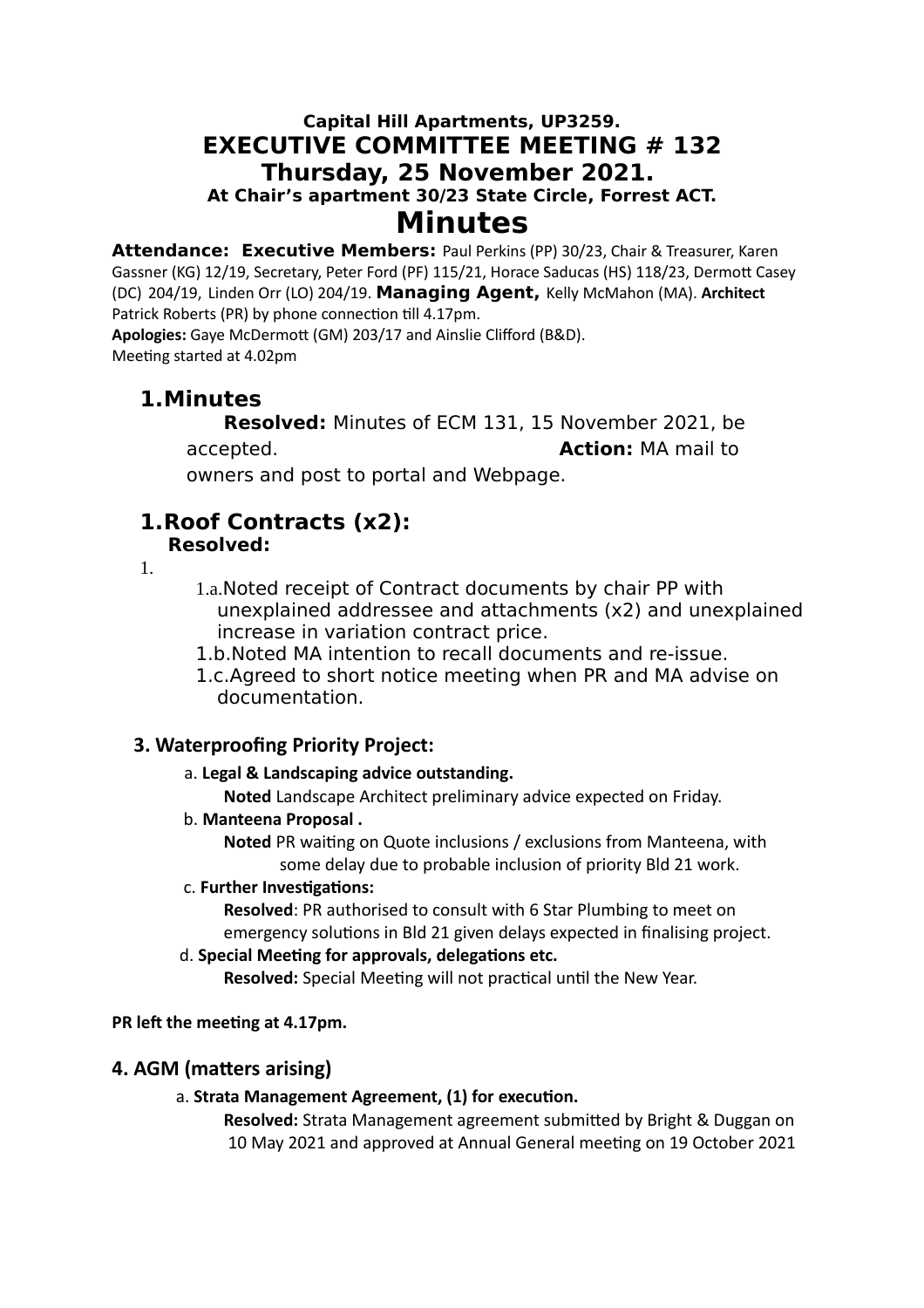be executed under seal with start date 1 September 2021 to co-incident with budget year. **Action:** PP,KG,KM

b. **Webpage including Committee Update.**

 **Resolved:** Webpage be updated with details of new committee. **Action:** KG,KM

c. **Maintenance Plan.**

 **Noted** still awaiting advice from QIA. Action: MA to expedite.

d. **Building Manager / Market testing.**

 **Resolved:** Defer for special ECM on work calendar.

e. **Appointment of Auditor**

 **Resolved:** Request MA expedite process to enable discussions on audit Workplan.  **Action:** PP, MA to follow up with Rhonda Yates , Branch Manager B&D.

- f. **Special General Meeting, including new rules. Resolved:** Defer to early New Year
- g. **Special EC Meeting: Draft Work Calendar & post Covid priorities. Resolved:** Note Calendar draft and defer to special meeting, date TBA.

## **5. Works & Other Approvals:**

## a. **Approvals: Out-of Session**

**Resolved:** Minute Out of Session Approvals.:

## **1. Full Committee Approval**

- A. Solar Hub. Connect Solar Sunny-portal app to CT metering \$1450
- B. Open Principle Architect. Specifications for priority repairs Bld 21, \$5000.
- C. MA/Committee: Awning Approval 105/17.

### **2. By Chair+Secretary under Delegation**

- A. P&T, investigate auto fire alarm.
- B. 6 Star, Investigate water leak. 103/17
- C. ASHS, Remove shrub from garden box 102/17
- D. 6 Star, re-investigate water leak 23/21
- E. 6 Star, investigate water leak 116/21
- F. Full Circle: Repair fence. 6 Star, investigate courtyard leak 28/23
- G. 6 Star: Finalise investigation water leak 2/17
- H. ASHS. Irrigation shut off. Overhang hedge and dead tree removal.
- I. Power outage roadkill: 1) TV PS, 2) Fire Alarms PS, 3) HWS pumps, (est) \$8000.
- J. 6 Star, investigate water leak 115/21
- K. 6 Star, investigate rear door leak 8/17
- L. Committee. Install stepping stone rear garden access, Building 17.

**Action:** MA to advise on insurance claim on power outages in i above costs.

#### b. **Outstanding Matters, incl Covid deferrals and quotes.**

**Resolved:** Defer to special ECM on Work Calendar and priorities

## c. **New Proposals for approval.**

#### 1. Sink Blockage \$498

**Resolved: 1)** MA to organise payment of invoice. 2) committee re-affirm that in these claims unit owner responsibility is presumed. MA will advise committee on an exception basis where investigation reveals blockage is in common plumbing. Otherwise all costs to unit owner.

2. Blitz/Mondiaux CCTV / Car response Trial :